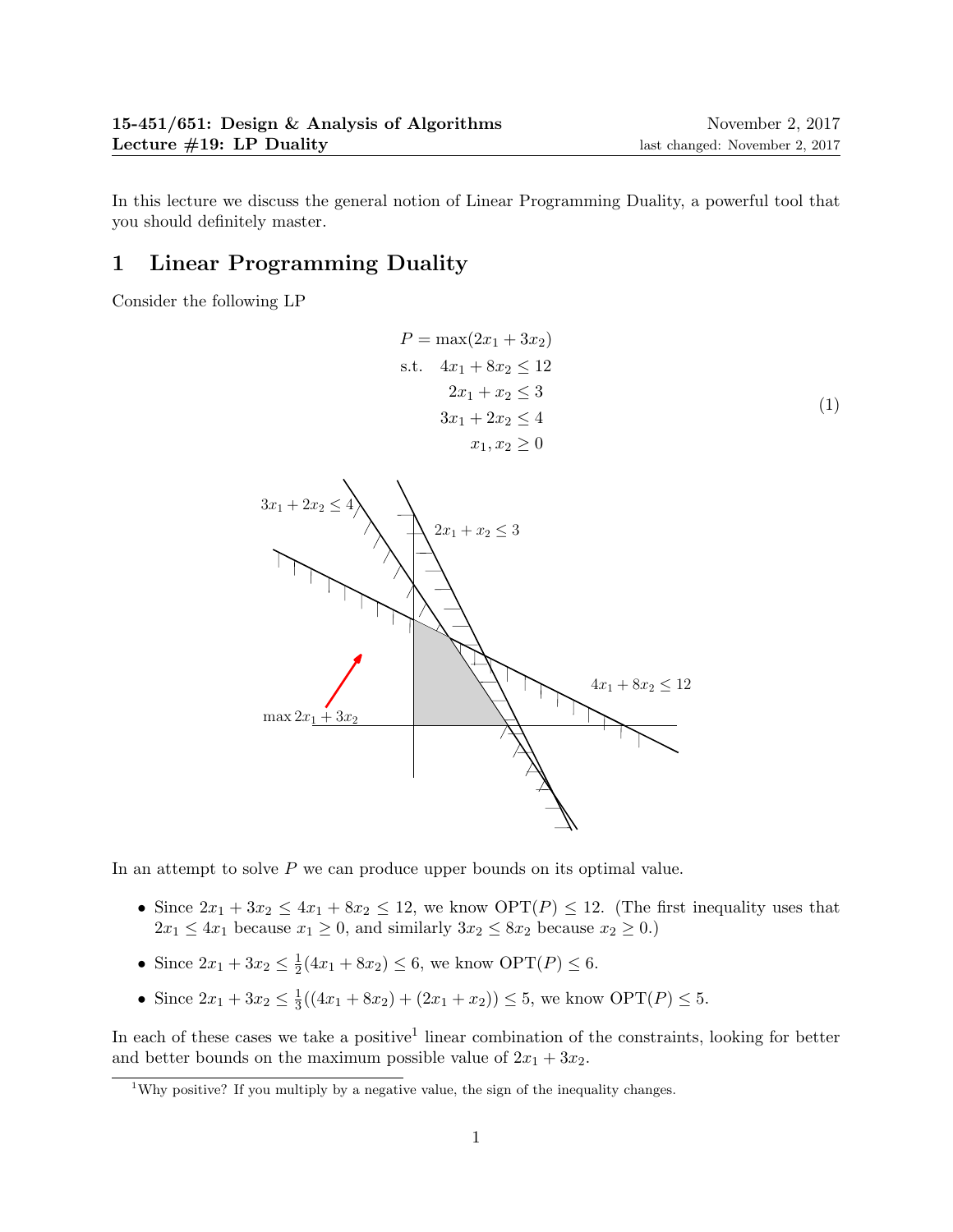How do we find the "best" lower bound that can be achieved as a linear combination of the constraints? This is just another algorithmic problem, and we can systematically solve it, by letting  $y_1, y_2, y_3$  be the (unknown) coefficients of our linear combination. Then we must have

$$
4y_1 + 2y_2 + 3y_2 \ge 2
$$
  
 
$$
8y_1 + y_2 + 2y_3 \ge 3
$$
  
 
$$
y_1, y_2, y_3 \ge 0
$$
  
and we seek 
$$
\min(12y_1 + 3y_2 + 4y_3)
$$
 (2)

This too is an LP! We refer to this LP (2) as the "dual" and the original LP 1 as the "primal". We designed the dual to serve as a method of constructing an upper bound on the optimal value of the primal, so if y is a feasible solution for the dual and x is a feasible solution for the primal, then  $2x_1 + 3x_2 \le 12y_1 + 3y_2 + 4y_3$ . If we can find two feasible solutions that make these equal, then we know we have found the optimal values of these LP.

In this case the feasible solutions  $x_1 = \frac{1}{2}$  $\frac{1}{2}, x_2 = \frac{5}{4}$  $\frac{5}{4}$  and  $y_1 = \frac{5}{16}$ ,  $y_2 = 0$ ,  $y_3 = \frac{1}{4}$  $\frac{1}{4}$  give the same value 4.75, which therefore must be the optimal value.

**Exercise:** The dual LP is a minimization LP, where the constraints are of the form  $\ln s_i \geq r h s_i$ . You can try to give lower bounds on the optimal value of this LP by taking positive linear combinations of these constraints. E.g., argue that

$$
12y_1 + 3y_2 + 4y_3 \ge 4y_1 + 2y_2 + 3y_2 \ge 2
$$

(since  $y_i \geq 0$  for all i) and

$$
12y_1 + 3y_2 + 4y_3 \ge 8y_1 + y_2 + 2y_3 \ge 3
$$

and

$$
12y_1 + 3y_2 + 4y_3 \ge \frac{2}{3}(4y_1 + 2y_2 + 3y_2) + (8y_1 + y_2 + 2y_3) \ge \frac{4}{3} + 3 = 4\frac{1}{3}.
$$

Formulate the problem of finding the best lower bound obtained by linear combinations of the given inequalities as an LP. Show that the resulting LP is the same as the primal LP 1.

Exercise: Consider the "primal" LP below on the left:

| $P = \max(7x_1 - x_2 + 5x_3)$  | $D = \min(8y_1 + 3y_2 - 7y_3)$ |
|--------------------------------|--------------------------------|
| s.t. $x_1 + x_2 + 4x_3 \leq 8$ | s.t. $y_1 + 3y_2 + 2y_3 \ge 7$ |
| $3x_1 - x_2 + 2x_3 \leq 3$     | $y_1 - y_2 + 5y_3 \ge -1$      |
| $2x_1 + 5x_2 - x_3 < -7$       | $4y_1 + 2y_2 - y_3 \geq 5$     |
| $x_1, x_2, x_3 \geq 0$         | $y_1, y_2, y_3 \geq 0$         |

Show that the problem of finding the best upper bound obtained using linear combinations of the constraints can be written as the LP above on the right (the "dual" LP). Also, now formulate the problem of finding a lower bound for the dual LP. Show this lower-bounding LP is just the primal (P).

Exercise: In the examples above, the LPs were in *standard form* (see Lecture 14). I.e., they were maximization LPs, had constraints of the form  $u_{is} \leq r h s_i$ , and the rhs were all scalars, so taking positive linear combinations gave us  $\text{blah} \leq \text{number}$ , i.e., an upper bound as we wanted. However, suppose the primal LP has some "not-so-nice" constraints of the form  $\ln s_i \geq r h s_i$ , like the left one below. Show that the dual has non-positive variables for the non-nice constraints. For example,

$$
P = \max(7x_1 - x_2 + 5x_3)
$$
  
\n
$$
D = \min(8y_1 + 3y_2)
$$
  
\n
$$
y_1 + 3y_2 \ge 7
$$
  
\n
$$
3x_1 - x_2 + 2x_3 \ge 3
$$
  
\n
$$
x_1, x_2, x_3 \ge 0
$$
  
\n
$$
y_1 = y_2 \ge -1
$$
  
\n
$$
4y_1 + 2y_2 \ge 5
$$
  
\n
$$
y_1 \ge 0, y_2 \le 0
$$

Another way is to replace  $\ln s_i \geq r h s_i$  in P by the equivalent constraint  $(-\ln s_i) \leq (-r h s_i)$  and get to a standard-form LP  $P'$ . Show that the dual  $D'$  for  $P'$  is equivalent to the dual  $D$  for  $P$ .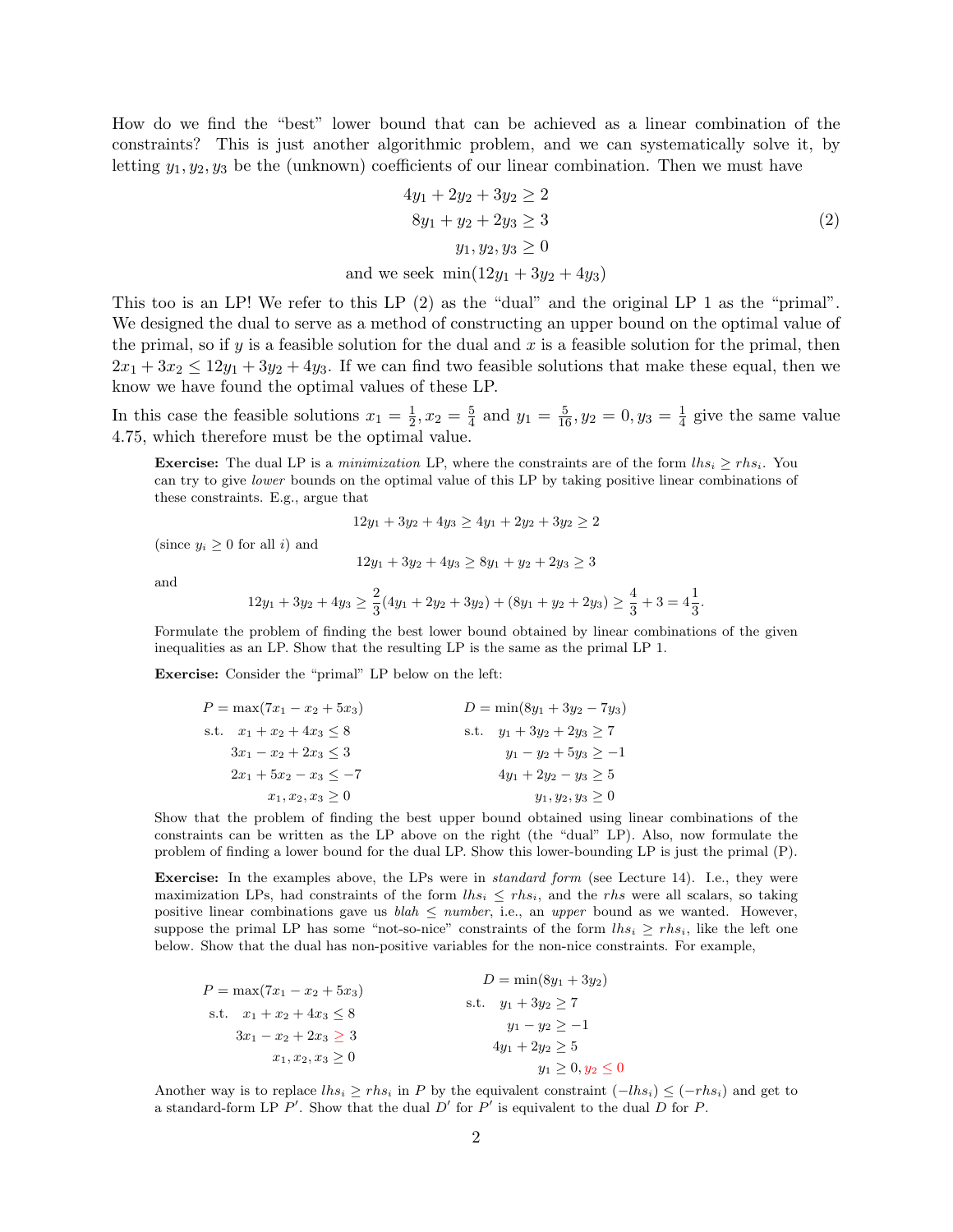#### 1.1 The Method

Consider the examples/exercises above. In all of them, we started off with a "primal" maximization LP:

maximize 
$$
\mathbf{c}^T \mathbf{x}
$$
  
subject to  $A\mathbf{x} \leq \mathbf{b}$   
 $\mathbf{x} \geq \mathbf{0}$ , (3)

The constraint  $x \geq 0$  is just short-hand for saying that the x variables are constrained to be non-negative.<sup>2</sup> And to get the best lower bound we generated a "dual" minimization LP:

minimize 
$$
\mathbf{r}^T \mathbf{y}
$$
  
\nsubject to  $P\mathbf{y} \ge \mathbf{q}$   
\n $\mathbf{y} \ge \mathbf{0}$ , (4)

The important thing is: this matrix  $P$ , and vectors  $q, r$  are not just any vectors. Look carefully:  $P = A^T$ .  $\mathbf{q} = \mathbf{c}$  and  $\mathbf{r} = \mathbf{b}$ . The dual is in fact:

minimize 
$$
\mathbf{y}^T \mathbf{b}
$$
  
\nsubject to  $\mathbf{y}^T A \ge \mathbf{c}^T$   
\n $\mathbf{y} \ge \mathbf{0},$  (5)

П

And if you take the dual of (5) to try to get the best lower bound on this LP, you'll get (3). The dual of the dual is the primal. The dual and the primal are best upper/lower bounds you can obtain as linear combinations of the inputs.

The natural question is: maybe we can obtain better bounds if we combine the inequalities in more complicated ways, not just using linear combinations. Or do we obtain optimal bounds using just linear combinations? In fact, we get optimal bounds using just linear combinations, as the next theorems show.

### 1.2 The Theorems

It is easy to show that the dual (5) provides an upper bound on the value of the primal (3):

**Theorem 1 (Weak Duality)** If x is a feasible solution to the primal LP  $(3)$  and y is a feasible solution to the dual LP (5) then

$$
\mathbf{c}^T \mathbf{x} \leq \mathbf{y}^T \mathbf{b}.
$$

**Proof:** This is just a sequence of trivial inequalities that follow from the LPs above:

$$
\mathbf{c}^T \mathbf{x} \le (y^T A) \mathbf{x} = y^T (A \mathbf{x}) \le y^T b.
$$

<sup>&</sup>lt;sup>2</sup>We use the convention that vectors like **c** and **x** are column vectors. So **c**<sup>T</sup> is a row vector, and thus **c**<sup>T</sup>**x** is the same as the inner product  $\mathbf{c} \cdot \mathbf{x} = \sum_i c_i x_i$ . We often use  $\mathbf{c}^T \mathbf{x}$  and  $\mathbf{c} \cdot \mathbf{x}$  interchangeably. Also,  $\mathbf{a} \leq \mathbf{b}$  means component-wise inequality, i.e.,  $a_i \leq b_i$  for all *i*.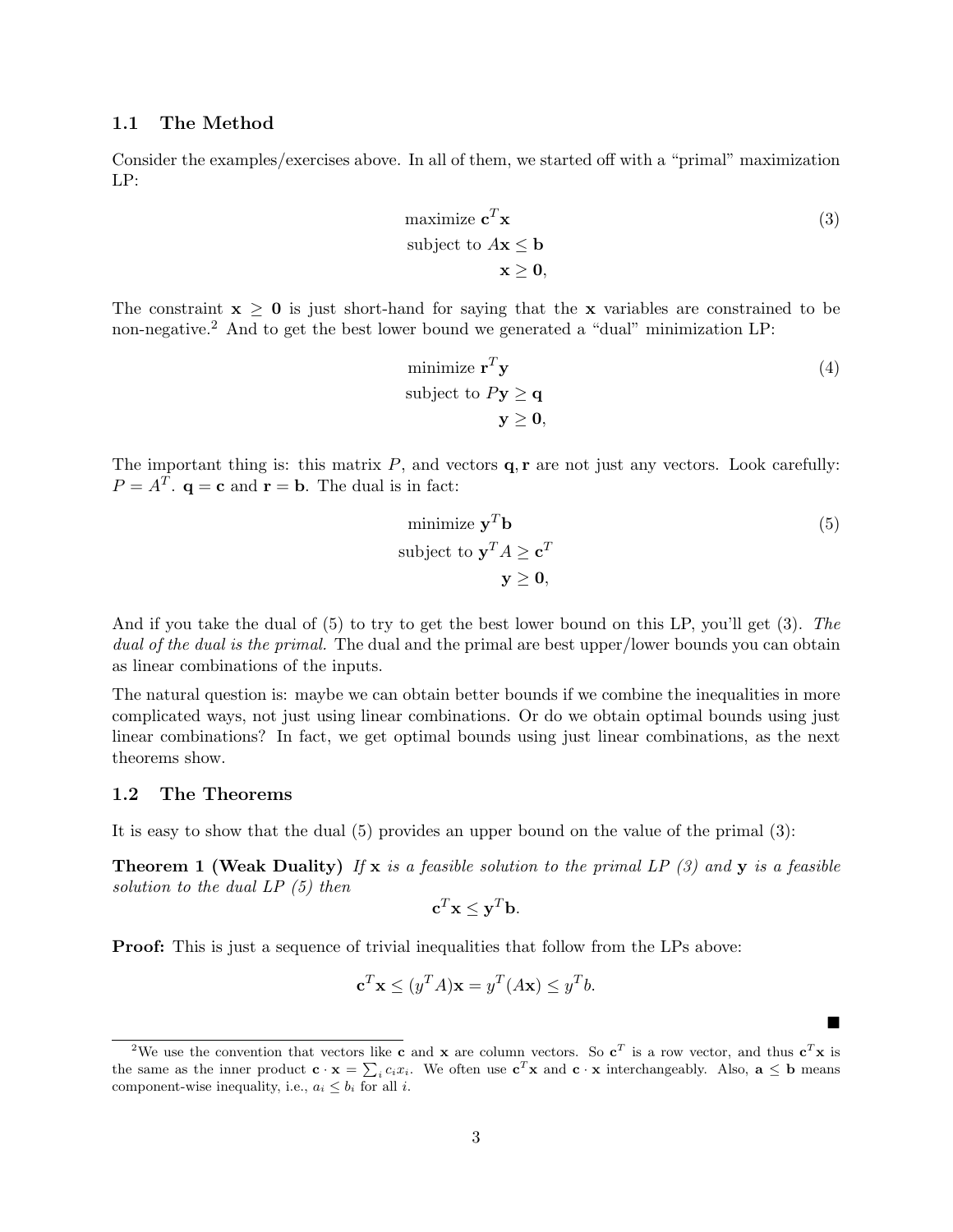From weak duality you immediately see that if the primal is unbounded (the maximum goes to  $\infty$ ) then the dual must be infeasible. Similarly, if the dual is unbounded (the minimum goes to  $-\infty$ ) then the primal must be infeasible. And there are LPs where both primal and dual are infeasible. But what if one of them is feasible and bounded? The amazing (and deep) result here is that the dual actually gives a perfect upper bound on the primal.

Theorem 2 (Strong Duality Theorem) Suppose the primal LP (3) is feasible (i.e., it has at least one solution) and bounded (i.e., the optimal value is not  $\infty$ ). Then the dual LP (5) is also feasible and bounded. Moreover, if  $x^*$  is the optimal primal solution, and  $y^*$  is the optimal dual solution, then

$$
\mathbf{c}^T \mathbf{x}^* = (\mathbf{y}^*)^T \mathbf{b}.
$$

In other words, the maximum of the primal equals the minimum of the dual.

Why is this useful? If I wanted to prove to you that  $x^*$  was an optimal solution to the primal, I could give you the solution  $y^*$ , and you could check that  $x^*$  was feasible for the primal,  $y^*$  feasible for the dual, and they have equal objective function values.

This min-max relationship is like in the case of  $s-t$  flows: the maximum of the flow equals the minimum of the cut. Or like in the case of zero-sum games: the payoff for the maxmin-optimum strategy of the row player equals the (negative) of the payoff of the maxmin-optimal strategy of the column player. Indeed, both these things are just special cases of strong duality!

We will not prove Theorem 2 in this course, though the proof is not difficult. But let's give a geometric intuition of why this is true in the next section.

#### 1.3 The Geometric Intuition for Strong Duality

To give a geometric view of the strong duality theorem, consider an LP of the following form:

maximize 
$$
\mathbf{c}^T \mathbf{x}
$$
  
\nsubject to  $A\mathbf{x} \leq \mathbf{b}$   
\n $\mathbf{x} \geq 0$  (6)

For concreteness, let's take the following 2-dimensional LP:

maximize 
$$
x_2
$$
  
subject to  $-x_1 + 2x_2 \le 3$   
 $x_1 + x_2 \le 2$   
 $-2x_1 + x_2 \le 4$   
 $x_1, x_2 \ge 0$ 

If  $c := (0, 1)$ , then the objective function wants to maximize  $c \cdot x$ , i.e., to go as far up in the vertical direction as possible. As we have already argued before, the optimal point  $x^*$  must be obtained at the intersection of two constraints for this 2-dimensional problem (n tight constraints for  $n$  dimensions). In this case, these happen to be the first two constraints.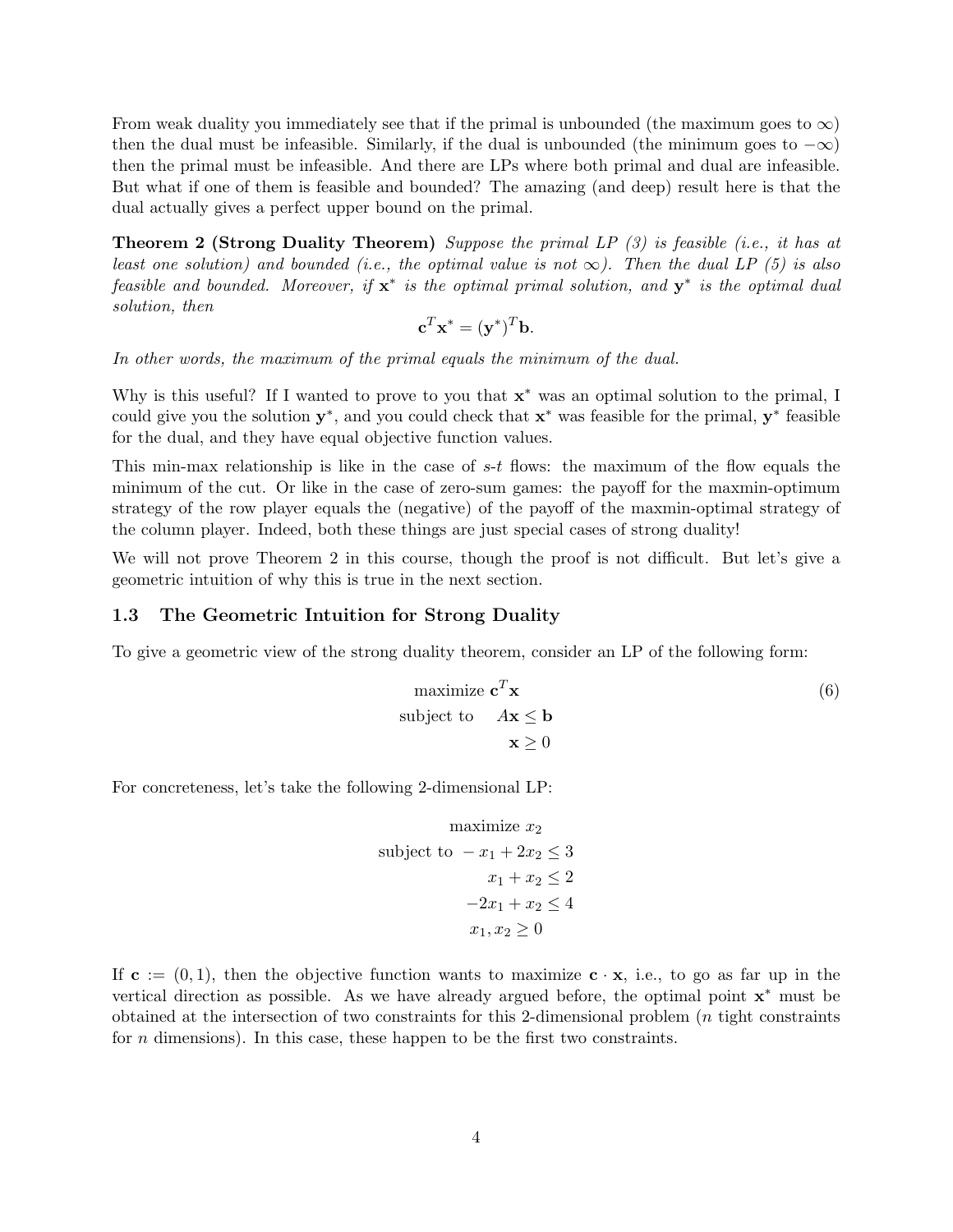

If  $\mathbf{a}_1 = (-1, 2), b_1 = 3$  and  $\mathbf{a}_2 = (1, 1), b_2 = 2$ , then  $\mathbf{x}^*$  is the (unique) point x satisfying both  $\mathbf{a}_1 \cdot \mathbf{x} = b_1$  and  $\mathbf{a}_2 \cdot \mathbf{x} = b_2$ . Indeed, we're being held down by these two constraints. Geometrically, this means that  $\mathbf{c} = (0, 1)$  lies "between" these the vectors  $\mathbf{a}_1$  and  $\mathbf{a}_2$  that are normal (perpendicular) to these constraints.



Consequently, c can be written as a positive linear combination of  $a_1$  and  $a_2$ . (It "lies in the cone formed by  $\mathbf{a}_1$  and  $\mathbf{a}_2$ .") I.e., for some positive values  $y_1$  and  $y_2$ ,

$$
\mathbf{c} = y_1 \mathbf{a}_1 + y_2 \mathbf{a}_2.
$$

Great. Now, take dot products on both sides with  $x^*$ . We get

$$
\mathbf{c} \cdot \mathbf{x}^* = (y_1 \mathbf{a}_1 + y_2 \mathbf{a}_2) \cdot \mathbf{x}^*
$$
  
=  $y_1(\mathbf{a}_1 \cdot \mathbf{x}^*) + y_2(\mathbf{a}_2 \cdot \mathbf{x}^*)$   
=  $y_1b_1 + y_2b_2$ 

Defining  $y = (y_1, y_2, 0, \ldots, 0)$ , we get

optimal value of primal =  $\mathbf{c} \cdot \mathbf{x}^* = \mathbf{b} \cdot \mathbf{y} \ge$  value of dual solution  $\mathbf{y}$ .

The last inequality follows because

• the y we found satisfies  $\mathbf{c} = y_1 \mathbf{a}_1 + y_2 \mathbf{a}_2 = \sum_i y_i \mathbf{a}_i = A^T \mathbf{y}$ , and hence y satisfies the dual constraints  $y^T A \geq c^T$  by construction.

In other words, y is a feasible solution to the dual, has value  $\mathbf{b} \cdot \mathbf{y} \leq \mathbf{c} \cdot \mathbf{x}^*$ . So the *optimal* dual value cannot be less. Combined with weak duality (which says that  $c \cdot x^* \leq b \cdot y$ ), we get strong duality

$$
\mathbf{c} \cdot \mathbf{x}^* = \mathbf{b} \cdot \mathbf{y}.
$$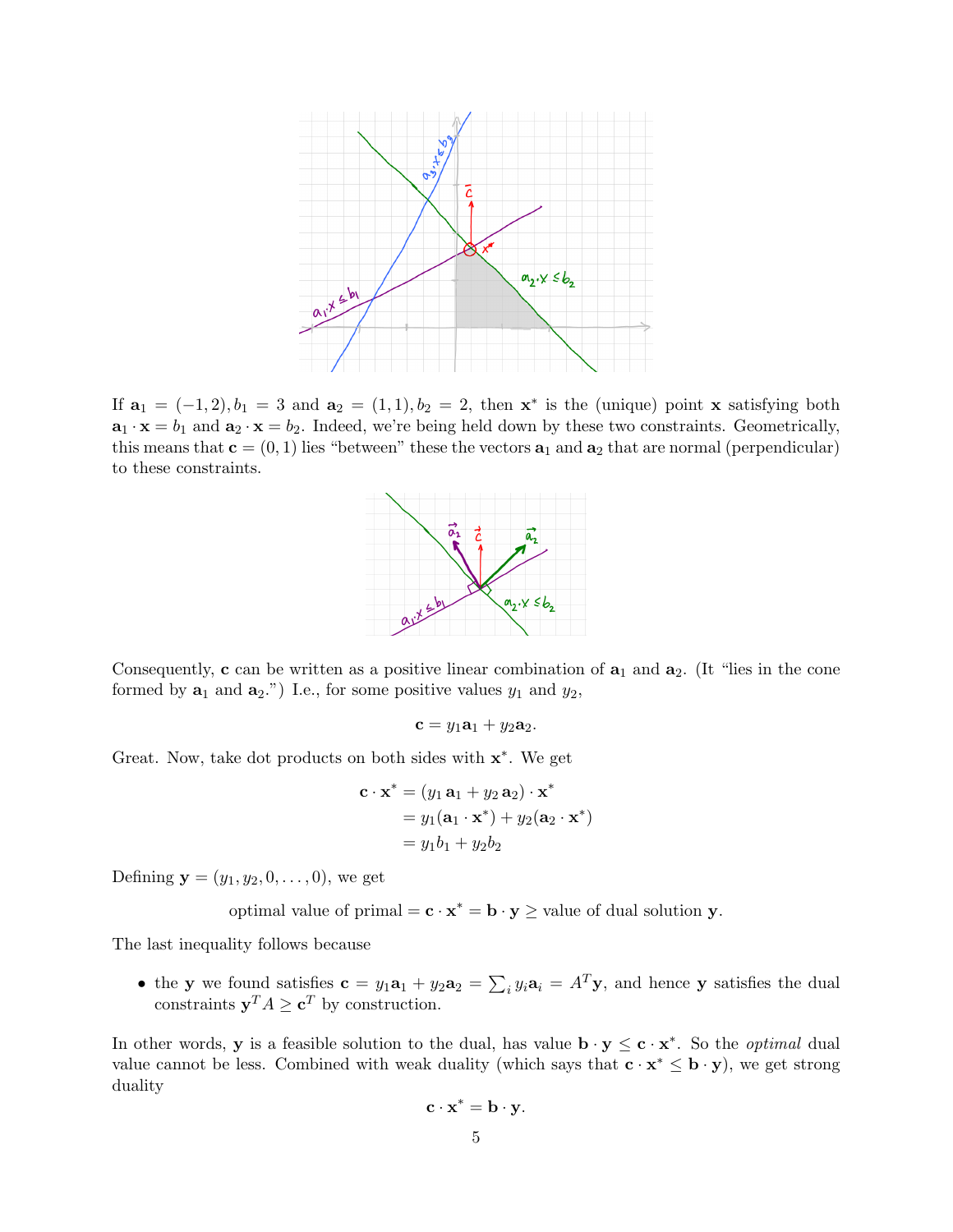Above, we used that the optimal point was constrained by two of the inequalities (and that these were not the non-negativity constraints). The general proof is similar: for  $n$  dimensions, we just use that the optimal point is constrained by n tight inequalities, and hence  $\bf{c}$  can be written as a positive combination of  $n$  of the constraints (possibly some of the non-negativity constraints too).

## 2 Example #1: Zero-Sum Games

Consider a 2-player zero-sum game defined by an  $n$ -by- $m$  payoff matrix R for the row player. That is, if the row player plays row i and the column player plays column j then the row player gets payoff  $R_{ij}$  and the column player gets  $-R_{ij}$ . To make this easier on ourselves (it will allow us to simplify things a bit), let's assume that all entries in  $R$  are positive (this is really without loss of generality since as pre-processing one can always translate values by a constant and this will just change the game's value to the row player by that constant). We saw we could write this as an LP:

- Variables:  $v, p_1, p_2, \ldots, p_n$ .
- Maximize  $v$ ,
- Subject to:

 $p_i \geq 0$  for all rows i,  $\sum_i p_i = 1,$  $\sum_i p_i R_{ij} \ge v$ , for all columns j.

To put this into the form of (3), we can replace  $\sum_i p_i = 1$  with  $\sum_i p_i \le 1$  since we said that all entries in R are positive, so the maximum will occur with  $\sum_i p_i = 1$ , and we can also safely add in the constraint  $v \ge 0$ . We can also rewrite the third set of constraints as  $v - \sum_i p_i R_{ij} \le 0$ . This then gives us an LP in the form of (3) with

| $\mathbf{x} =$ | $p_2$    | $, c =$ | $\boldsymbol{0}$ | $ , \mathbf{b} =  $ | $\cdots$ | , and $A =$ | $\cdots$ |  |  |
|----------------|----------|---------|------------------|---------------------|----------|-------------|----------|--|--|
|                | $\cdots$ |         | $\cdots$         |                     |          |             |          |  |  |
|                | $p_n$    |         |                  |                     |          |             |          |  |  |

I.e., maximizing  $\mathbf{c}^T \mathbf{x}$  subject to  $A\mathbf{x} \leq \mathbf{b}$  and  $\mathbf{x} \geq \mathbf{0}$ .

We can now write the dual, following (5). Let  $y^T = (y_1, y_2, \ldots, y_{m+1})$ . We now are asking to minimize  $y^T b$  subject to  $y^T A \ge c^T$  and  $y \ge 0$ . In other words, we want to:

- Minimize  $y_{m+1}$ ,
- Subject to:
	- $y_1 + \ldots + y_m \ge 1$ ,
	- $-y_1R_{i1} y_2R_{i2} \ldots y_mR_{im} + y_{m+1} \geq 0$  for all rows *i*,

or equivalently,

 $y_1R_{i1} + y_2R_{i2} + \ldots + y_mR_{im} \le y_{m+1}$  for all rows *i*.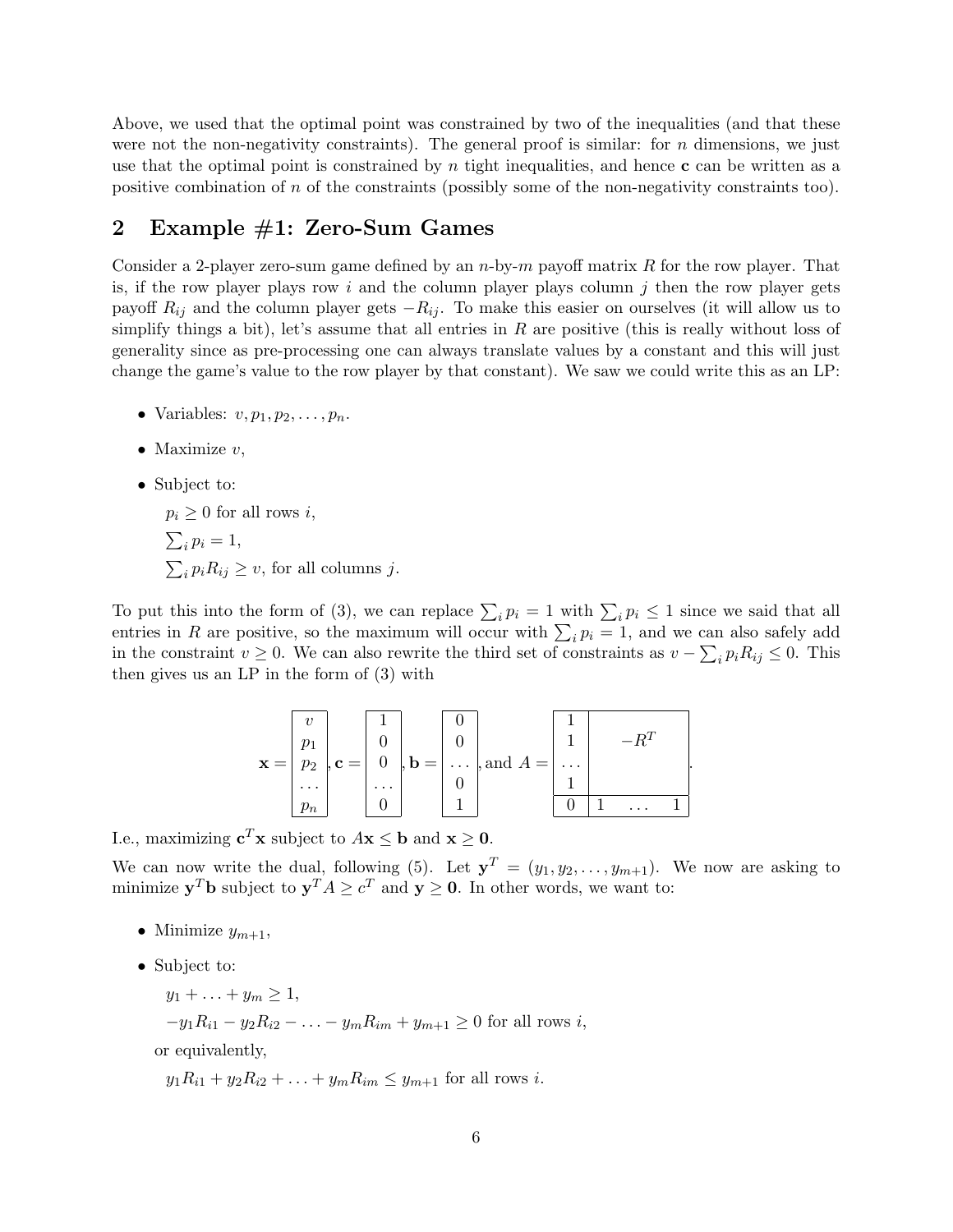So, we can interpret  $y_{m+1}$  as the value to the row player, and  $y_1, \ldots, y_m$  as the randomized strategy of the column player, and we want to find a randomized strategy for the column player that minimizes  $y_{m+1}$  subject to the constraint that the row player gets at most  $y_{m+1}$  no matter what row he plays. Now notice that we've only required  $y_1 + \ldots + y_m \geq 1$ , but since we're minimizing and the  $R_{ij}$ 's are positive, the minimum will happen at equality.

Notice that the fact that the maximum value of  $v$  in the primal is equal to the minimum value of  $y_{m+1}$  in the dual follows from strong duality. Therefore, the minimax theorem is a corollary to the strong duality theorem.

## 3 Example #2: Shortest Paths

Duality allows us to write problems in multiple ways, which often gives us power and flexibility. For instance, let us see two ways of writing the shortest s-t path problem, and why they are equal.

Here is an LP for computing an s-t shortest path with respect to the edge lengths  $\ell(u, v) \geq 0$ :

$$
\begin{aligned}\n\text{max} \quad d_t & \\
\text{subject to} \quad d_s &= 0 \\
d_v - d_u &\leq \ell(u, v) \qquad \forall (u, v) \in E\n\end{aligned} \tag{7}
$$

The constaints are the natural ones: the shortest distance from s to s is zero. And if the  $s-u$ distance is  $d_u$ , the s-v distance is at most  $d_u + \ell(u, v)$  — i.e.,  $d_v \leq d_u + \ell(u, v)$ . It's like putting strings of length  $\ell(u, v)$  between u, v and then trying to send t as far from s as possible—the farthest you can send t from s is when the shortest  $s-t$  path becomes tight.

Here is another LP that also computes the s-t shortest path:

$$
\min \sum_{e} \ell(e) y_e
$$
\nsubject to\n
$$
\sum_{w:(s,w)\in E} y_{sw} = 1
$$
\n
$$
\sum_{v:(v,t)\in E} y_{vt} = 1
$$
\n
$$
\sum_{v:(u,v)\in E} y_{uv} = \sum_{v:(v,w)\in E} y_{vw} \quad \forall w \in V \setminus \{s,t\}
$$
\n
$$
y_e \ge 0.
$$
\n(8)

In this one we're sending one unit of flow from s to t, where the cost of sending a unit of flow on an edge equals its length  $\ell_e$ . Naturally the cheapest way to send this flow is along a shortest s-t path length. So both the LPs should compute the same value. Let's see how this follows from duality.

#### 3.1 Duals of Each Other

Take the first LP. Since we're setting  $d_s$  to zero, we could hard-wire this fact into the LP. So we could rewrite (7) as

$$
\begin{array}{ll}\n\text{max} & d_t \\
\text{subject to} & d_v - d_u \le \ell(u, v) \quad \forall (u, v) \in E, s \notin \{u, v\} \\
& d_v \le \ell(s, v) \quad \forall (s, v) \in E \\
& -d_u \le \ell(u, s) \quad \forall (u, s) \in E\n\end{array} \tag{9}
$$

Moreover, the distances are never negative for  $\ell(u, v) \geq 0$ , so we can add in the constraint  $d_v \geq 0$ for all  $v \in V$ .